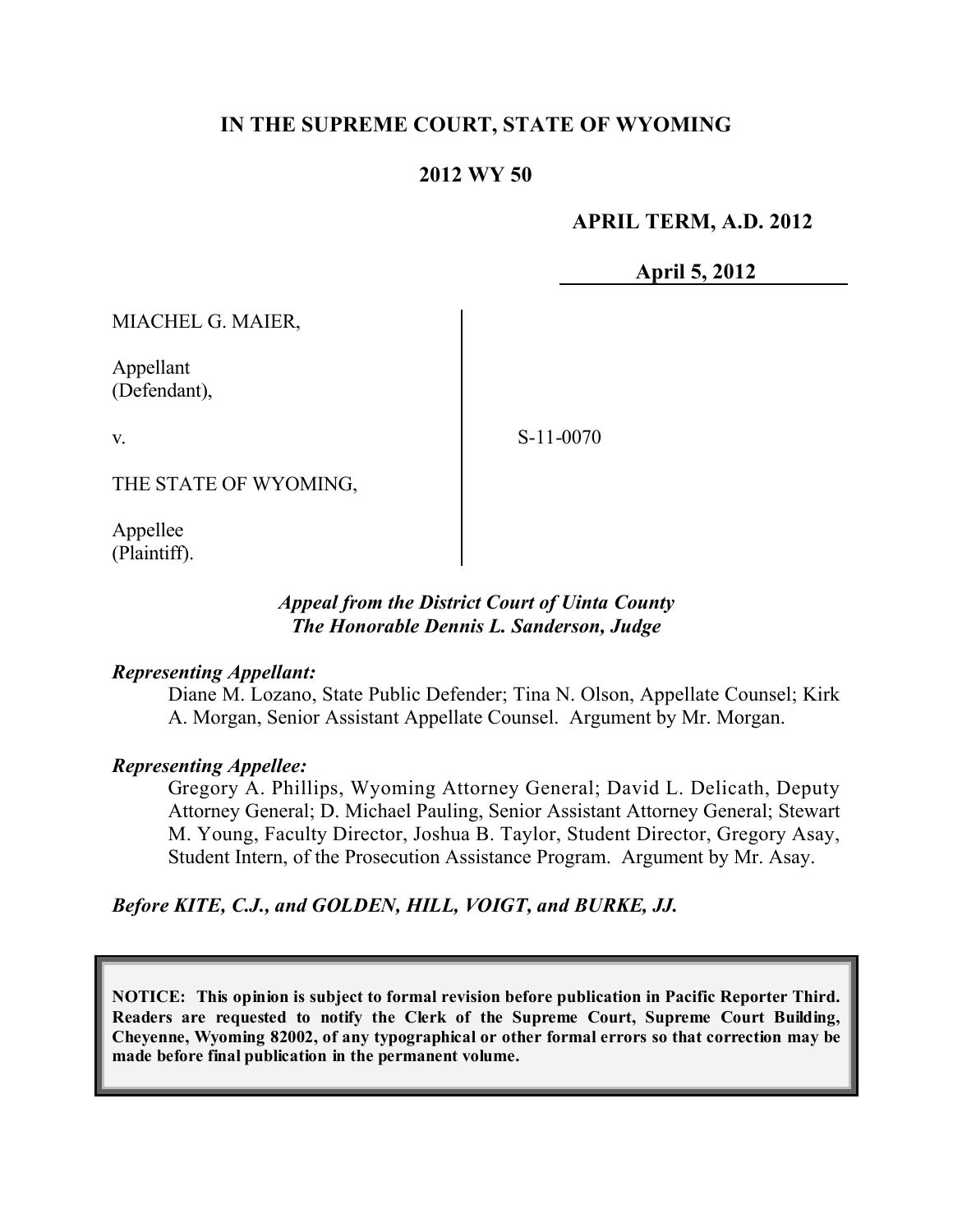### **VOIGT, Justice.**

[¶1] Miachel G. Maier, the appellant, was convicted of both first-degree and attempted first-degree sexual assault. He now appeals those convictions, arguing that he was prejudiced by the admission of hearsay testimony and by prosecutorial misconduct in closing argument. He also argues that he was denied his right to effective assistance of counsel at trial due to his attorney's failure to object to either the hearsay testimony or the prosecutor's closing remarks. We affirm.

#### **ISSUES**

[¶2] 1. Did the district court commit plain error by admitting hearsay testimony by one of the state's witnesses?

2. Did the prosecutor commit misconduct in the presentation of his closing argument?

3. Did defense counsel provide ineffective assistance by failing to object to the hearsay testimony and to the prosecutor's statements in his closing argument?

## **FACTS**

[¶3] On the night of January 8, 2010, MY and her friend, Charles Vitale (Vitale), went to the Hornet's Nest bar in Evanston, Wyoming. After a couple hours, the pair left and went to another bar, the Legal Tender. While there, MY's sister, TY, contacted her and asked her to pick up TY's boyfriend, the appellant, from work, and bring him to the bar. MY did so at approximately midnight. Over the course of the evening, MY consumed three beers and three shots of hard liquor.

[¶4] The appellant and MY disagree regarding their interactions while at the Legal Tender. MY testified that she barely spoke with the appellant and never danced with him, flirted with him, or kissed him. Vitale testified that he did not recall MY dancing with anyone or sitting on anyone's lap. Another member of the group at the bar, Michael Caves, agreed with Vitale that MY did not dance with anyone or sit on anyone's lap while at the Legal Tender. The appellant, on the other hand, testified that MY sat on his lap and was "flirting because she was kind of playing with her hair and smiling at me."

[¶5] Shortly before 2:00 a.m., TY picked up the appellant from the bar on her way home from work. At the same time, MY drove herself and Vitale in a separate vehicle to TY's apartment. At the time, MY lived in Salt Lake City and intended to spend the weekend at her sister's apartment. Shortly after arriving at TY's apartment, MY began to feel sick and went to the bathroom and passed out for a couple hours. TY left to go to work before 3:00 a.m., while MY was still in the bathroom. Eventually, MY tried to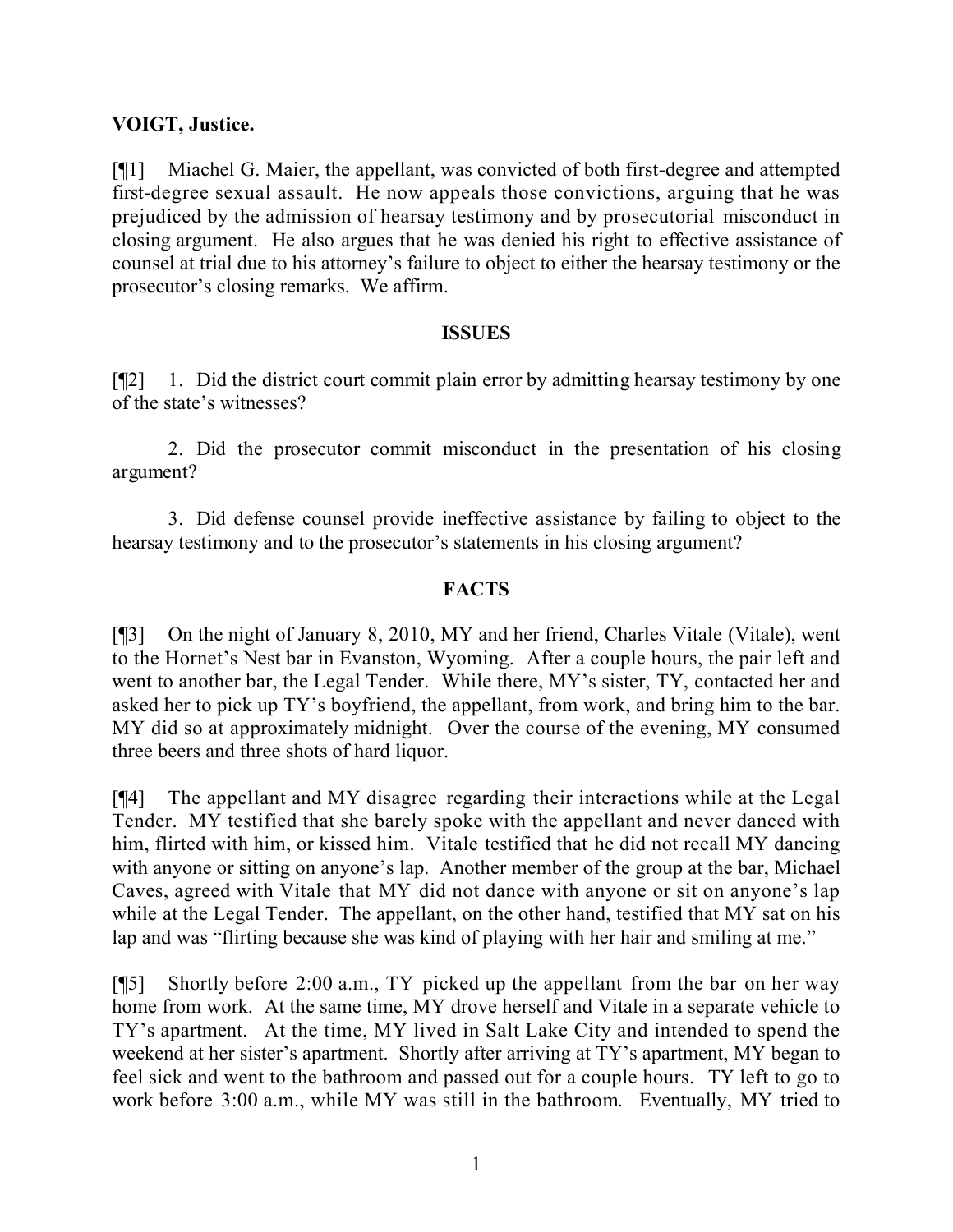crawl to her sister's bedroom and remembers getting as far as the hallway, but has no recollection as to how she got into the bed. The appellant testified that he helped her to bed because she was stumbling and incoherent.

[¶6] MY woke up when she felt someone's fingers in her vagina. The appellant and MY disagree as to what happened next. MY testified that "I pulled up my pants and he pulled them back down and tried to stick his penis in me and I pulled them back up again." The appellant, on the other hand testified as follows:

> I pulled her panties to the side and I inserted my finger part way inside of her vagina; and she was somewhat moving her hips with it, so I thought that she was--I--I thought in my mind that she was liking it, so that's when I proceeded to pull out my penis and I touched her with it. But when she pulled up her pants, I was, like, all right, this isn't what she wants to do. I pulled up mine and I left the bedroom.

MY went back to sleep and stayed in bed until she woke up later that morning. Vitale and the appellant were already awake, and TY had just returned from work. The appellant's and MY's testimony differed as to MY's demeanor that morning. While MY contends that she immediately told Vitale that she wanted to leave, the appellant and TY testified that MY remained in the apartment living room with the group for about an hour before leaving. As Vitale was driving, MY told him that she thought she was raped by the appellant. Vitale took MY to her sister CY's house. After being informed of the events, CY called the police and took MY to the hospital.

[¶7] A couple weeks prior to these events, MY and TY were together at TY's apartment while the appellant was at work. They were both sending the appellant sexually explicit text messages regarding a potential three-way sexual act. The appellant told TY he didn't believe that MY wanted to participate. In response, TY took a picture of MY in her underwear and sent it to the appellant. A few days later, on December 28, the appellant and MY had the following exchange on Facebook:

> Appellant: I know this might sound a little weird but [TY] and [I] want to know if you want to have a threesome with us? [I]t has always been a fantasy of hers and we are really hopeing [sic] you will do this for us. Love, Mike

> MY: Dude your [sic] such a retard!!!! The answer would be no!!!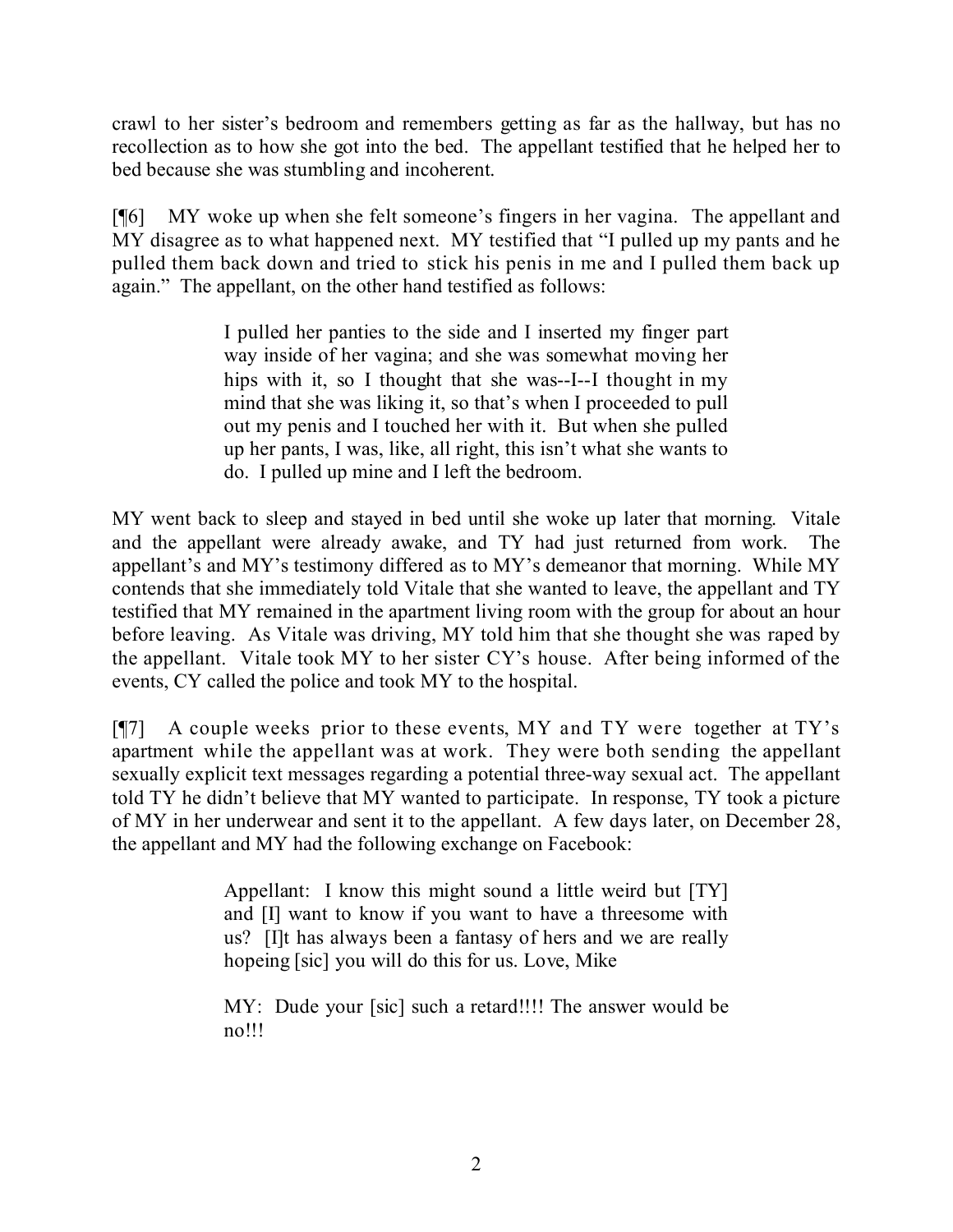[¶8] The jury found the appellant guilty of sexual assault in the first degree and attempt to commit sexual assault in the first degree. The appellant now appeals those convictions.

## **DISCUSSION**

## *Did the district court commit plain error by admitting hearsay testimony by one of the state's witnesses?*

[¶9] The appellant argues that he was prejudiced by the admission of hearsay testimony at his trial. Because no objection was made to the testimony at trial, we will review for plain error. *Schreibvogel v. State*, 2010 WY 45, ¶ 26, 228 P.3d 874, 884 (Wyo. 2010). To establish plain error the appellant must prove the following three requirements: "(1) that the record clearly reflects the alleged error, (2) that a clear and unequivocal rule of law was violated, and (3) that the violation adversely affected a substantial right of [the appellant]'s to his material prejudice." *Foster v. State*, 2010 WY 8, ¶ 15, 224 P.3d 1, 7 (Wyo. 2010).

[¶10] The prosecution's examination of witness Vitale elicited information regarding the conversation he had with MY when he drove her home from TY's house:

> [S]he told me that she was pretty sure that she was raped that night because she told me that she--she thought it was a dream at first and then she woke up and Miachel was on top of her and she felt something inside of her. But she wasn't sure for a while and took her thinking about it [sic] til we got home that she was sure--sure that it had even happened because she could feel it and remember it.

The record is clear as to the alleged error, meeting the first prong of plain error review.

[¶11] The appellant suggests that this statement amounts to hearsay and thus violates a "clear and unequivocal rule of law." *Cook v. State*, 7 P.3d 53, 56 (Wyo. 2000). "'Hearsay' is a statement, other than one made by the declarant while testifying at the trial or hearing, offered in evidence to prove the truth of the matter asserted." W.R.E. 801(c). Generally, such a statement is inadmissible, unless some exception applies. W.R.E. 802. One such exception applies to prior statements by witnesses when "[t]he declarant testifies at the trial or hearing and is subject to cross-examination concerning the statement, and the statement is  $\dots$  (B) consistent with his testimony and is offered to rebut an express or implied charge against him of recent fabrication or improper influence or motive." W.R.E.  $801(d)(1)(B)$ .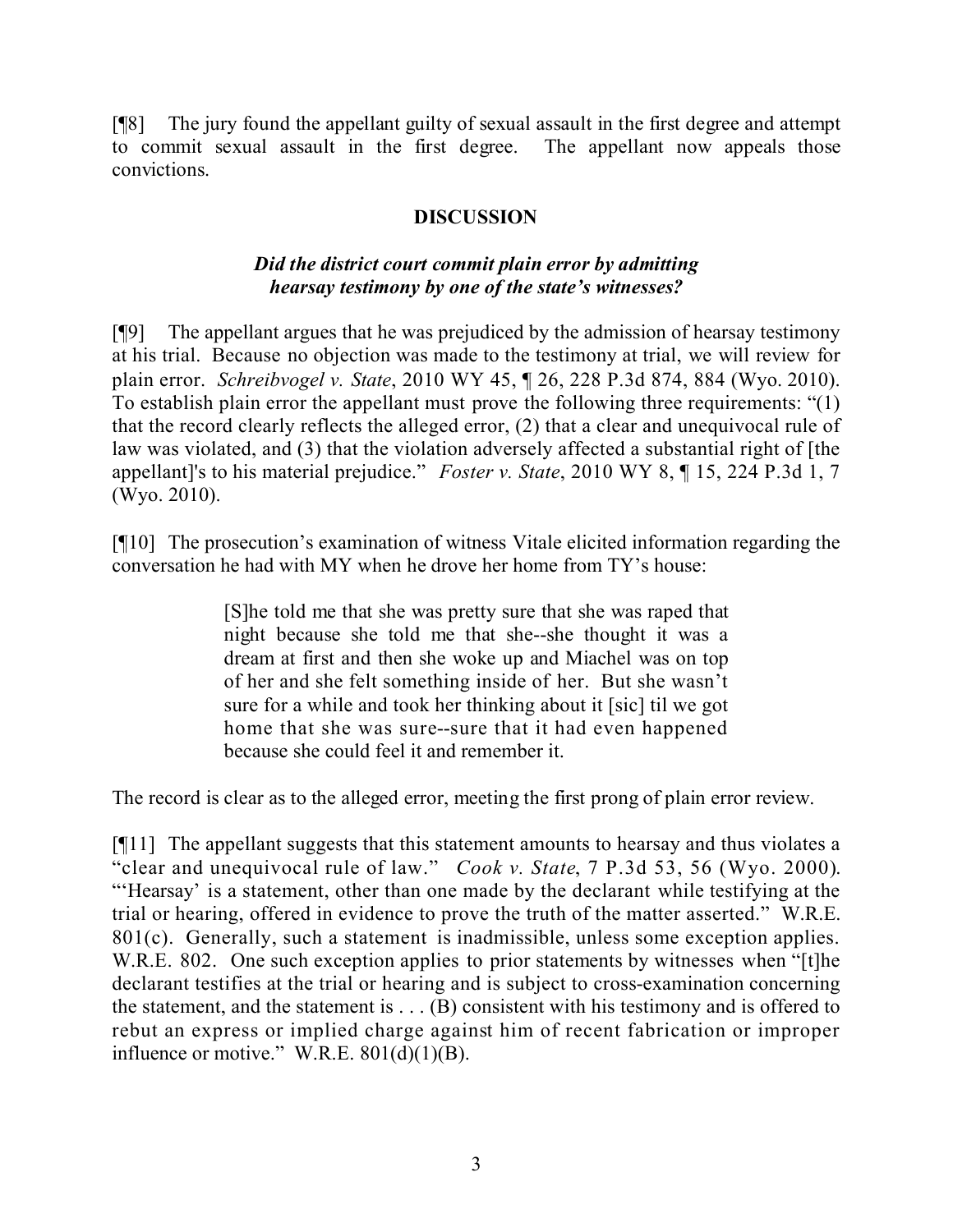Four requirements must be satisfied before a prior consistent statement will be properly admissible: (1) The declarant testifies at trial; (2) the declarant is subject to crossexamination concerning the prior statement; (3) the prior statement is consistent with the declarant's trial testimony; and (4) the prior statement is offered to rebut an express or implied charge against the declarant of recent fabrication or improper influence or motive.

*Martin v. State*, 2007 WY 76, ¶ 26, 157 P.3d 923, 929 (Wyo. 2007) (citing *Lancaster v. State*, 2002 WY 45, ¶ 17, 43 P.3d 80, 88 (Wyo. 2002)). In the instant case, the declarant, MY, testified at trial and was subject to cross-examination, meeting the first two requirements.

[¶12] As to the third requirement that the prior statements be consistent with the declarant's testimony, we have stated "that it is the consistency, rather than the substance of the consistent statement, which takes such a statement out of the realm of objectionable hearsay and tends to prove the value of the original statement." *Lancaster*, 2002 WY 45, ¶ 17, 43 P.3d at 88-89 (quoting *Curl v. State*, 898 P.2d 369, 374 (Wyo. 1995)). Vitale's testimony, that MY told him she was raped, was consistent with MY's trial testimony. She testified that the defendant inserted his finger into her vagina and attempted to insert his penis into her vagina, both without her permission. Although these statements are not identical, the underlying assertions are consistent. Consistency does not require "virtual identity," provided "no material difference exists between the two accounts." *Curl*, 898 P.2d at 374, 375. Both statements consistently assert that the appellant touched MY against her will.

[ $[13]$  Finally, to fit within the W.R.E. 801(d)(1)(B) exception, there must be an express or implied charge of recent fabrication or improper motive. "The charge of fabrication or improper motive need not come only as a specific allegation during cross-examination; rather, it may be made by implication or innuendo, and it may be found in the 'thrust' of the defenses and testimony presented." *Lancaster*, 2002 WY 45, ¶ 18, 43 P.3d at 89. The thrust of an argument will not amount to an implication of recent fabrication or improper motive where the argument is merely an attack on the witness's credibility. *Marquess v. State*, 2011 WY 95, ¶ 15, 256 P.3d 506, 511 (Wyo. 2011). "Likewise, [i]t has generally been held in state prosecutions that mere contradiction of a witness through the testimony of other witnesses or through attacks on the witness' reputation for truth or veracity are insufficient grounds for the admissibility of the witness' prior consistent statement." *Id*. (internal quotation marks omitted). The thrust of a defense strategy, if merely directed at questioning the witness' credibility, cannot overcome the explicit requirement that the statement "is offered to rebut an express or implied charge against him of recent fabrication or improper influence or motive." W.R.E. 801(d)(1)(B). "[W]e have never held that an  $801(d)(1)(B)$  prior consistent statement is admissible where no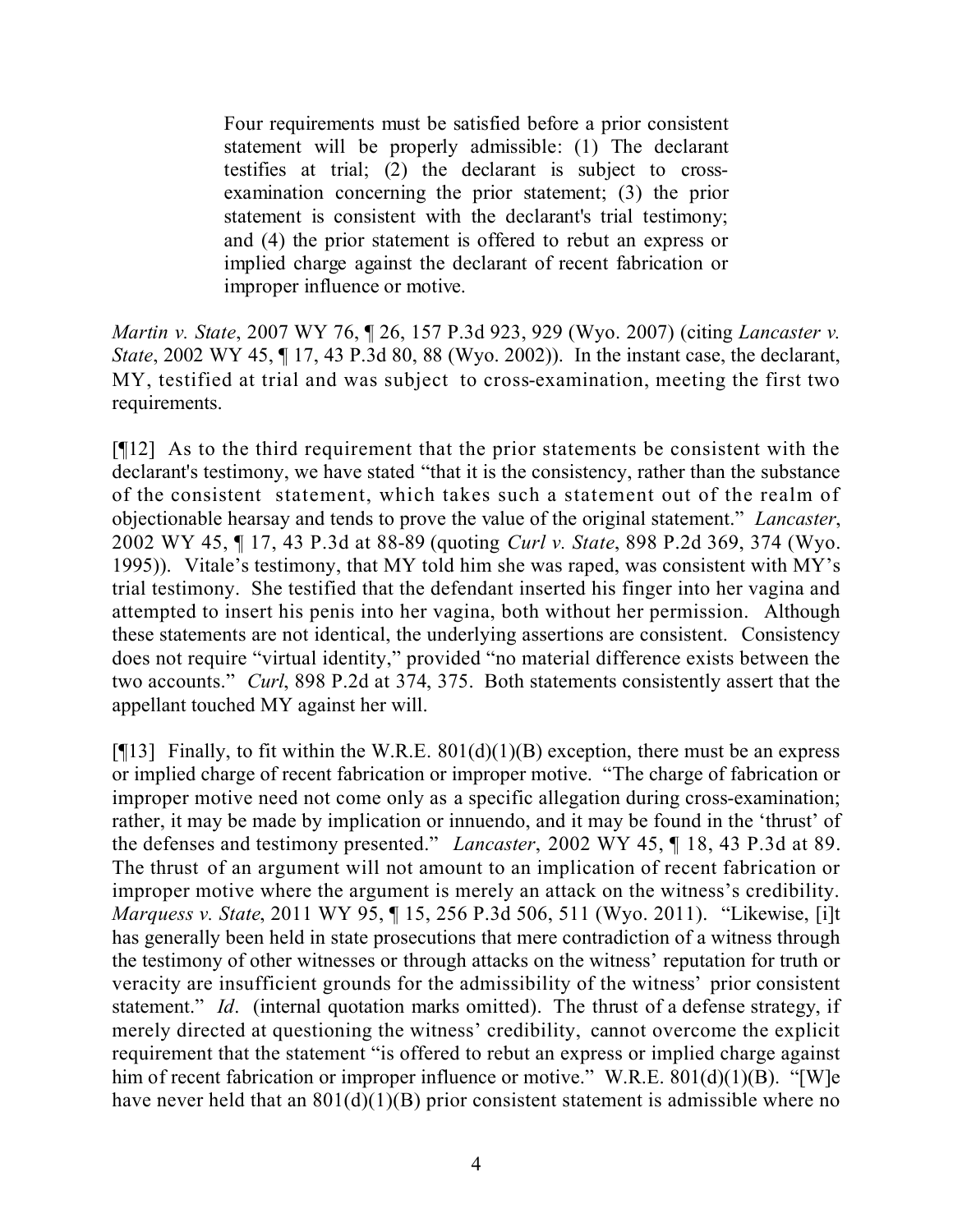charge of recent fabrication, improper motive or influence is made at all. Any suggestion in *Lancaster* to the contrary is *dicta* and inconsistent with the plain language of the rule and our precedent." *Marquess*, 2011 WY 95, ¶ 16 n.5, 256 P.3d at 512 n.5.

[¶14] At trial, the thrust of the appellant's argument in his opening statement was that the appellant reasonably believed that MY had consented to sexual activity. The appellant also argued that MY told conflicting accounts of whether the appellant was on top of her when she woke up. On cross-examination of MY, the appellant questioned MY's honesty regarding the amount of alcohol she drank on the night in question and again suggested she changed her story with regard to whether she woke up with the appellant on top of her or next to her. The appellant also questioned whether MY told the interviewing officer the accurate time she left the Legal Tender. None of this amounts to a charge of recent fabrication or improper motive. The appellant is merely questioning MY's honesty and has not suggested any intervening event that would cause MY to change her story. *See Large v. State*, 2008 WY 22, ¶ 39, 177 P.3d 807, 819 (Wyo. 2008) (Testimony was nonhearsay under W.R.E.  $801(d)(1)(B)$  where there were accusations that the children's testimony was influenced and fabricated as the result of interviews with teachers and counselors.); *Proffit v. State*, 2008 WY 103, ¶ 29, 191 P.3d 974, 982 (Wyo. 2008) (Nonhearsay under W.R.E.  $801(d)(1)(B)$  where witness was accused of lying to gain leniency for himself); *Alicea v. State*, 13 P.3d 693, 699 (Wyo. 2000) (Accusations of improper motive existed where the children testifying were accused of fabricating their testimony to get back at the appellant who banned them from his church youth group.).

[¶15] Not only must there be an accusation of recent fabrication or improper motive or influence due to some intervening event, the purpose of introducing the prior statement must be to rebut such an accusation. It seems evident that the fabrication of which the declarant is accused must relate to the prior consistent statement in that both statements support the same contention. Otherwise, the prior statement necessarily cannot serve to rebut such an accusation. Here, the appellant challenged the veracity of MY's testimony regarding what time she left the Legal Tender and whether the appellant was on top of her or next to her at the time of the attack. To qualify as  $801(d)(1)(B)$  nonhearsay, MY's prior statement to Vitale that "she told me . . . she was raped" would have had to rebut an accusation that MY lied about what time she left the bar or where the appellant was positioned when he touched her. The prior statement was not offered to rebut an express or implied charge against MY of recent fabrication or improper influence or motive, however, and therefore the testimony was inadmissible hearsay.

[¶16] Although Vitale's testimony included inadmissible hearsay, the appellant was not denied a substantial right, and therefore was not materially prejudiced. The elements of the crime of sexual assault were submitted to the jury as follows: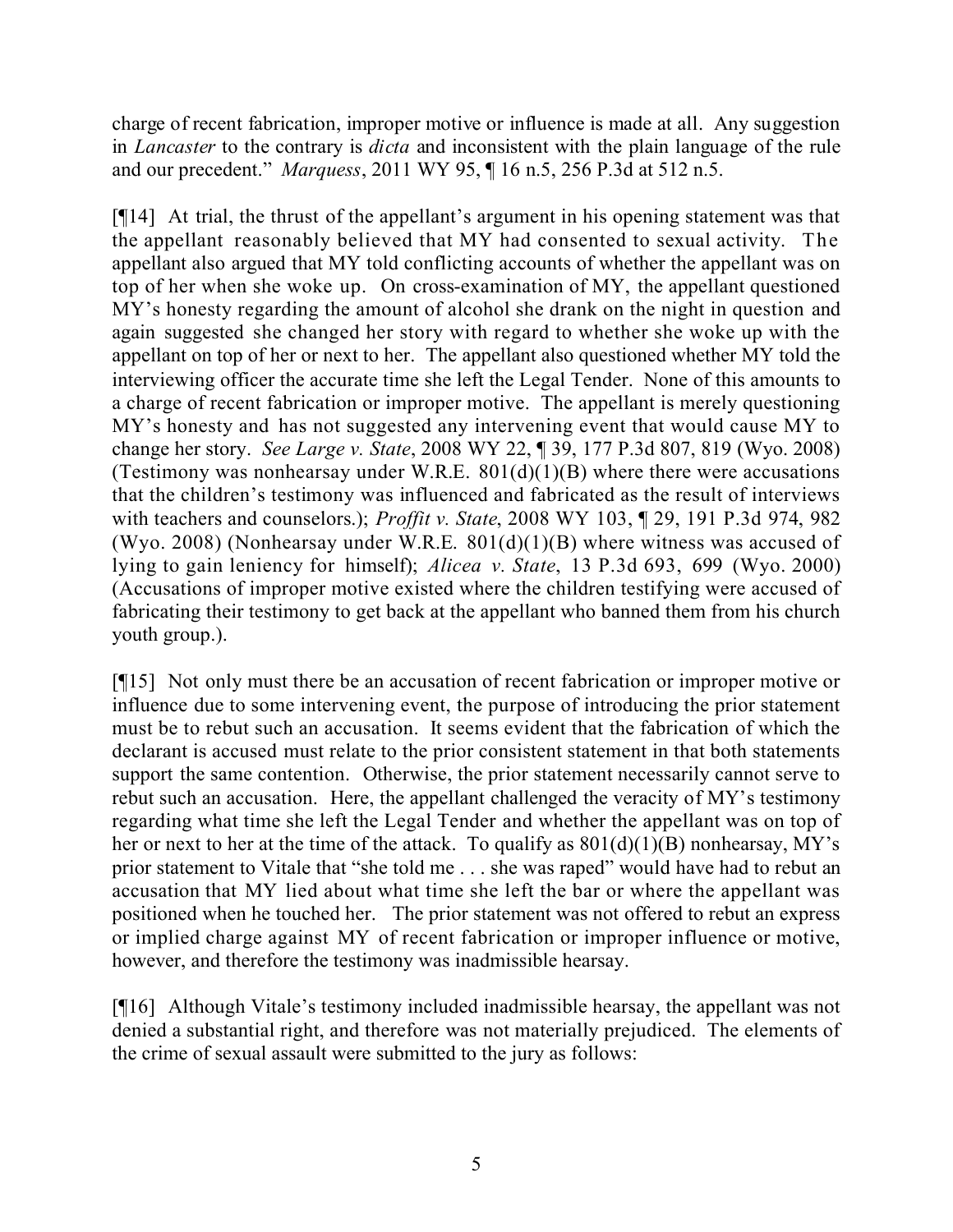- 1. On or about the 9th day of January, 2010
- 2. In Uinta County, Wyoming
- 3. The Defendant, Michael [sic] Maier
- 4. Inflicted sexual intrusion on [MY] by putting his finger into her vagina<sup>[1]</sup>
- 5. When [MY] was physically helpless, and
- 6. Defendant knew or reasonably should have known that [MY], the victim, was physically helpless and had not consented.

Neither the date, nor the location of the incident, nor the identity of the appellant were contested. In his testimony, the appellant acknowledged that he put his finger into MY's vagina and that he touched her vagina with his penis in an attempt to have sex with MY.

[¶17] "Physically helpless" is defined as "unconscious, asleep or otherwise physically unable to communicate unwillingness to act." Wyo. Stat. Ann. § 6-2-301(a)(iii) (LexisNexis 2011). The emphasis is on the victim's inability to communicate, rather than any size or power differentials between the victim and the aggressor. *Haynes v. State*, 2008 WY 75, ¶ 21, 186 P.3d 1204, 1209 (Wyo. 2008). The appellant testified that MY was intoxicated at the bar and that he offered MY a ride to TY's apartment because he was concerned that she was too drunk to drive and that MY continued to drink once they arrived at the apartment. He further stated that MY soon ended up on the floor of the bathroom, "hugging the toilet," and needed to be physically removed so that other people could use the restroom. MY returned to the bathroom, again preventing others from using the facilities. Despite the fact that MY had visited TY's apartment a number of times and was certainly well aware that the apartment contained only one bathroom, in her diminished capacity she told the other guests to use the second restroom. The appellant described MY's condition while in the bathroom:

> She was kind of just laying there [in the bathroom] on the pile of clothes that we had in there, kind of hugging them. She was--I couldn't tell if she was really passed out or somewhat coherent. She was moving a little bit, but that's all I could tell. I couldn't tell if she was really passed out or not.

l <sup>1</sup> This element in the instruction on Attempted Sexual Assault is written as "Attempted to inflict sexual intrusion on [MY]." All other elements are identical to those in the Sexual Assault instruction.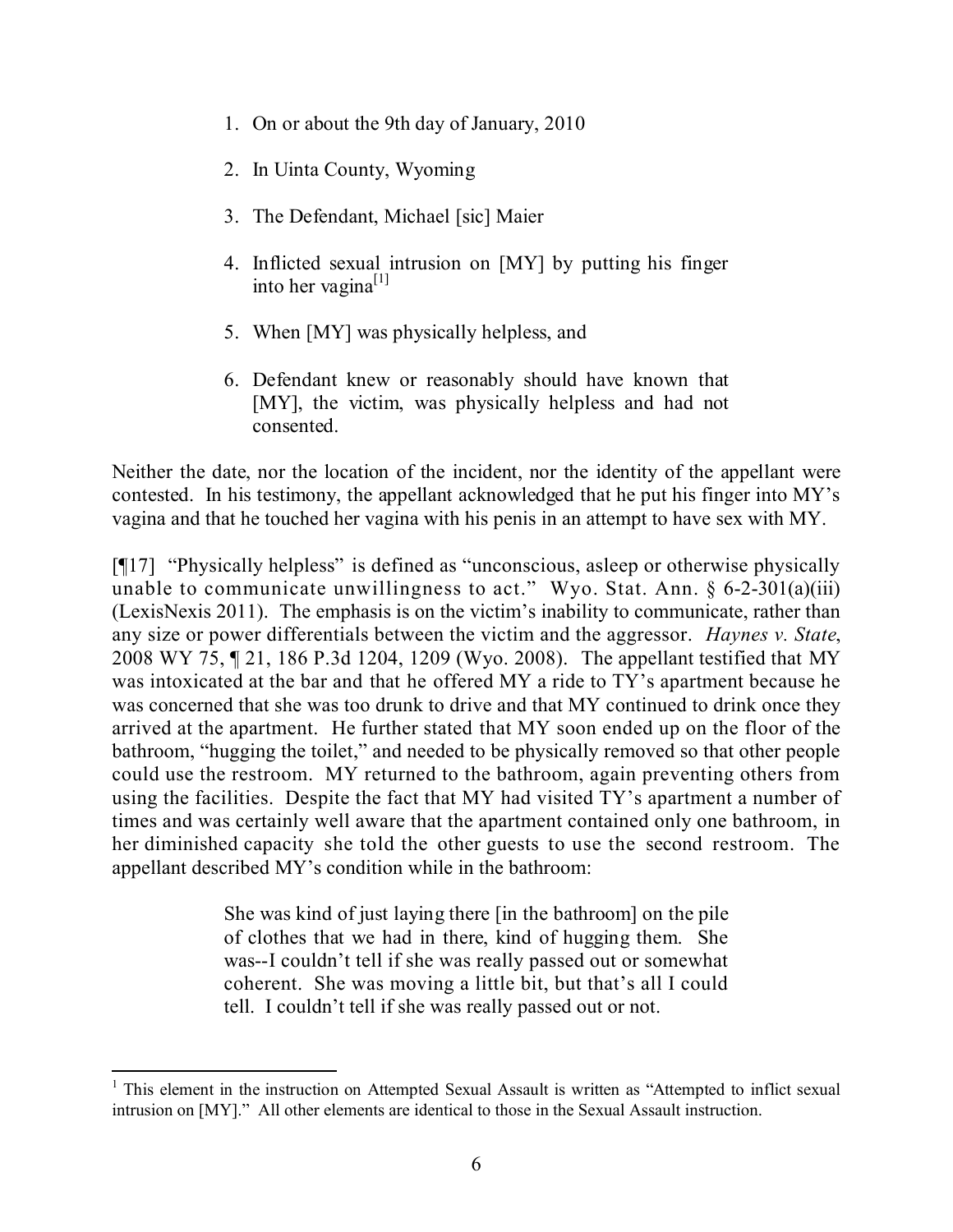The appellant observed MY crawling and stumbling toward the bedroom. The appellant also testified that MY was having a hard time speaking:

> Q: From the time she was--you were helping her out of the bathroom to the time you guys were getting in the bed was there any conversation going on?

> A: She was trying to say something to me, but I couldn't understand her.

- Q: Okay. Did you say anything to her?
- A: I just kept saying, "All right. Let's go, you drunk."

After the appellant helped MY into the bed, he got into bed behind her and adjusted her underwear to ease his access to her vagina.

[¶18] In *CSC v. State*, the appellant appealed his conviction of aiding and abetting in the commission of first-degree sexual assault. 2005 WY 106, ¶ 12, 118 P.3d 970, 974 (Wyo. 2005). As in the instant case, conviction required that the appellant "knew or reasonably should have known that [the victim] was physically helpless." *Id*. CSC observed the victim participate in a "chugging contest," and saw her stumble as her assailant "helped" her to the bedroom. *Id*. at ¶ 15, at 974. He also witnessed the assailant remove the victim's clothes and knew that he intended to have sexual intercourse with the victim. *Id*. at ¶ 14, at 974. This Court ruled that the foregoing was a sufficient factual basis to support a guilty plea. *Id*. at ¶ 15, at 974. Likewise, here, the appellant testified that he observed MY drinking to the point of intoxication, that she passed out on the bathroom floor, that she was unable to walk, and that he could not understand her when she tried to speak. Although the appellant disputes that he pulled down her pants, he testified that he adjusted her underwear so he could touch her vagina. It is irrelevant that the appellant thought MY was enjoying this or that she may have been flirtatious earlier. The appellant reasonably should have known that she was incapable of conveying a lack of consent and was therefore physically helpless. The appellant admitted to all of the elements of the crime other than MY's physical helplessness, and on that point he provided the jury with sufficient testimony to convict. The appellant was not denied a substantial right as a result of the admission of hearsay and therefore was not prejudiced.

## *Did the prosecutor commit misconduct in the presentation of his closing argument?*

[¶19] At the trial's conclusion, the prosecutor presented his closing argument. He referred to Detective Smith's testimony that when the appellant was initially interviewed by the investigating detectives, the appellant merely said that he helped MY to bed--he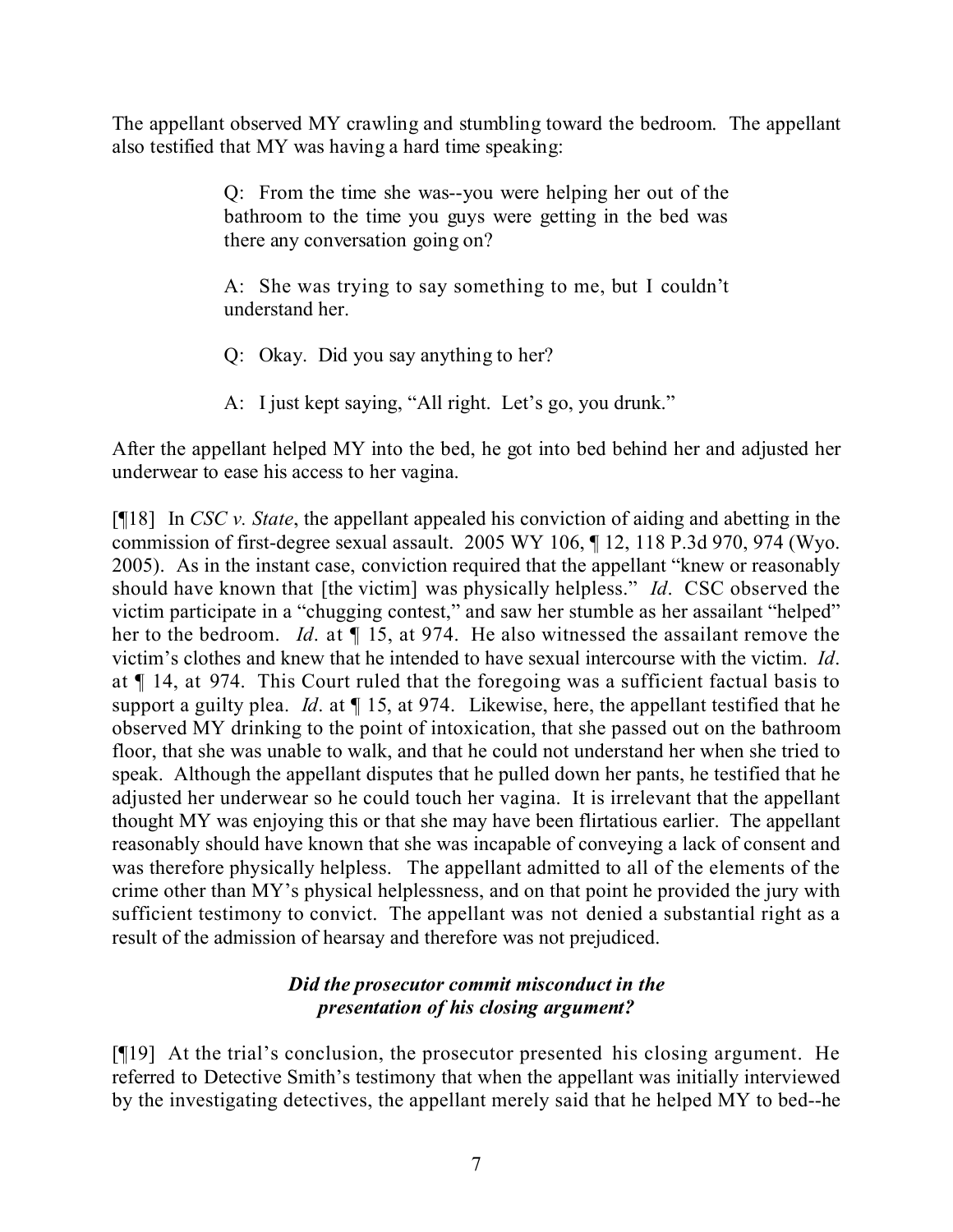made no mention of any subsequent sexual activity. It was only after the detectives told him that a DNA test had been performed on MY and requested that appellant produce a DNA sample, that the appellant informed the detectives that MY had been flirtatious earlier in the evening and then admitted he had digitally penetrated MY's vagina and attempted to do so with his penis. The prosecutor continued:

> If he didn't know she hadn't consented, if he didn't know that she was passed out and he took advantage of it, why hide that fact? Why completely omit that fact? *He explained to the police that "When she was crawling, her pants came down and she looked back and saw me and that must be where she got this crazy idea. That must be where the mistake came."*

> *The problem with alcohol is alcohol makes an easy victim. Alcohol makes an easy victim. Alcohol also makes it more difficult to believe the victim. You'll notice the first story that was told, that's how he used it. "You can't believe her. She was out of it. She was wiped out. You know, she crawled and saw me. That must be where she has this crazy thought in her mind."*

> Interestingly, I saw an article about Yellowstone. It talked about the elk were getting lung infections. They found out it was a parasite that would dig into the lungs and that parasite actually created the signs of a pheromone thing. It infects the lungs and is kind of a pneumonia-type thing. A scent goes out and attracts wolves. The wolves start pushing the herd. *The one with the infected lung falls behind, is separated, and that's the target.*

> In this case, what we have was alcohol being used; the intoxication, the struggle that she was having at that time. Easy target. An easy target, which we found out later in the trial that he had sexual desires for, anyway. *She gets separated out. First, in the bathroom; then taken to the bedroom. People are asleep. Nobody else around. And he acts.*

(Emphasis added.) Although no objection was made at the trial, the appellant now argues that the above-emphasized language amounts to prosecutorial misconduct. The appellant claims that the prosecutor "misstated the facts in evidence" and improperly "compared MY to the infected elk."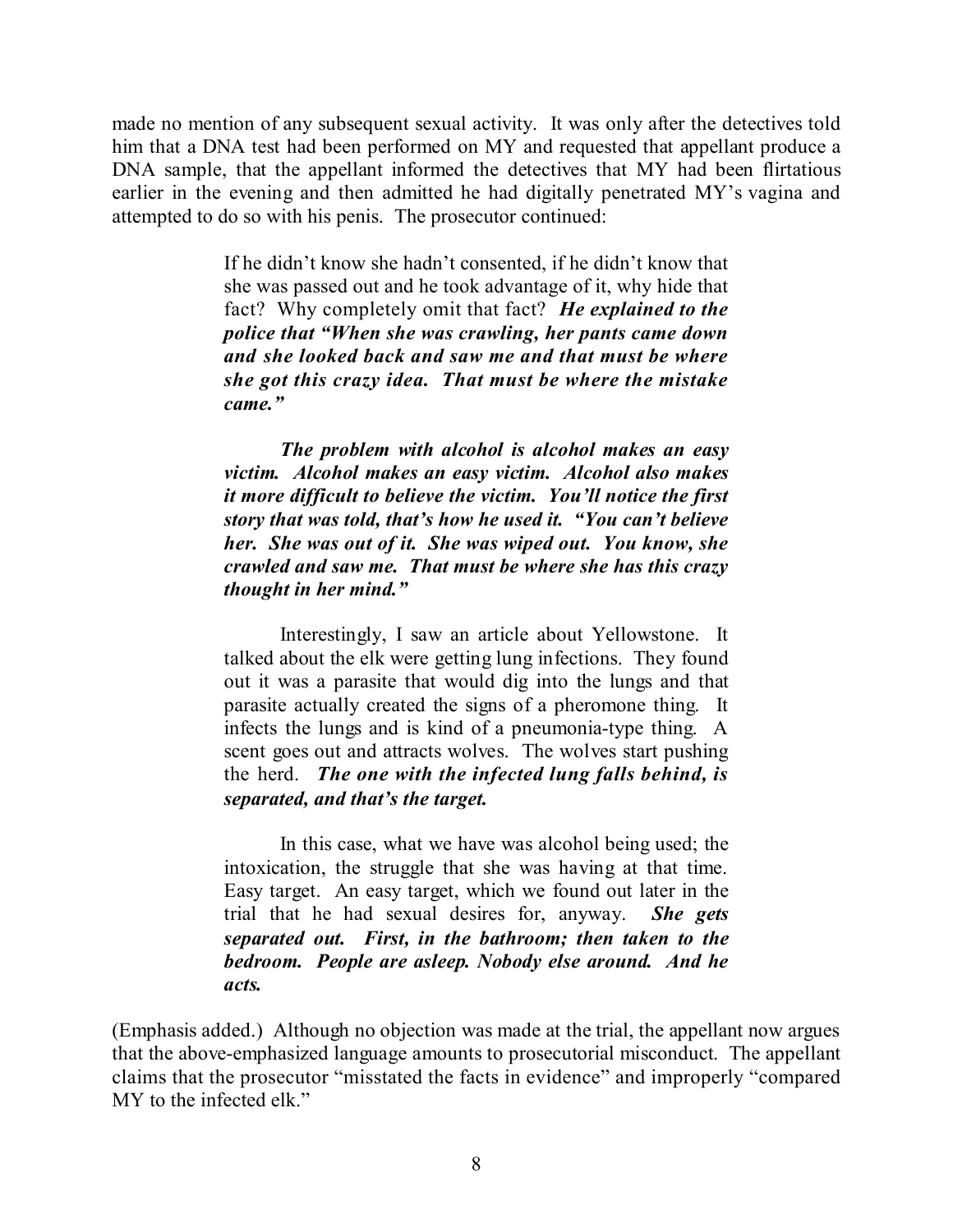[¶20] Because no objection was made to the foregoing statements at trial, we will review for plain error.

> [The appellant] made no objection to the prosecutor's closing argument. The general rule in Wyoming is that a failure to interpose a timely objection to improper argument is treated as a waiver, unless the prosecutor's misconduct is so flagrant as to constitute plain error, requiring reversal. A plain error analysis requires the appellant to demonstrate the violation of a clear and unequivocal rule of law, clearly reflected in the record, resulting in the abridgment of a substantial right of the party to his material prejudice.

*Trujillo v. State*, 2002 WY 51, ¶ 4, 44 P.3d 22, 23-24 (Wyo. 2002) (internal citations omitted). We must look at the entire record to determine if the appellant was so prejudiced that any misconduct resulted in the denial of a fair trial. *Burton v. State*, 2002 WY 71, ¶ 11, 46 P.3d 309, 313 (Wyo. 2002).

[¶21] "In analyzing claims of prosecutorial misconduct, we consider the prosecutor's argument in the context in which it was made and with regard to the evidence produced at trial." *Trujillo*, 2002 WY 51, ¶ 5, 44 P.3d at 24. The statements with which the appellant takes issue were made by the prosecutor while inquiring why the appellant failed initially to tell the detectives about his sexual contact with MY. "[Prosecutors] may review the evidence and suggest to the jury inferences based thereon. The purpose of closing arguments is to allow counsel to offer ways of viewing the significance of the evidence." *Browder v. State*, 639 P.2d 889, 893 (Wyo. 1982). The main point of contention in this case was whether the appellant reasonably should have known that MY was incapable of consenting. The prosecutor's statements suggest that the appellant deceived the detectives because he knew MY had not consented. The appellant attempted to bolster his argument by suggesting that MY had been flirtatious that evening. Although it appeared in quotations in the trial transcript, the prosecutor never suggested that the appellant's statement regarding MY's "crazy idea" was meant to be a literal quote from the detective's testimony. Rather, his purpose seems to have been to suggest to the jury that the appellant initially lied to protect himself and to cast doubt on MY's version of the events. This interpretation of the evidence was reasonable.

[¶22] The appellant also suggests that the elk metaphor was inappropriate. Although perhaps not a traditional method of persuasion, this story was actually a reasonable parallel to the events as elicited at trial. The evidence suggests, and the appellant has acknowledged, that MY drank to the point of intoxication and left the group to be alone in the bathroom when she became unwell. Aware that MY was passed out on the floor, the appellant later helped MY into bed where he inserted his finger into her vagina and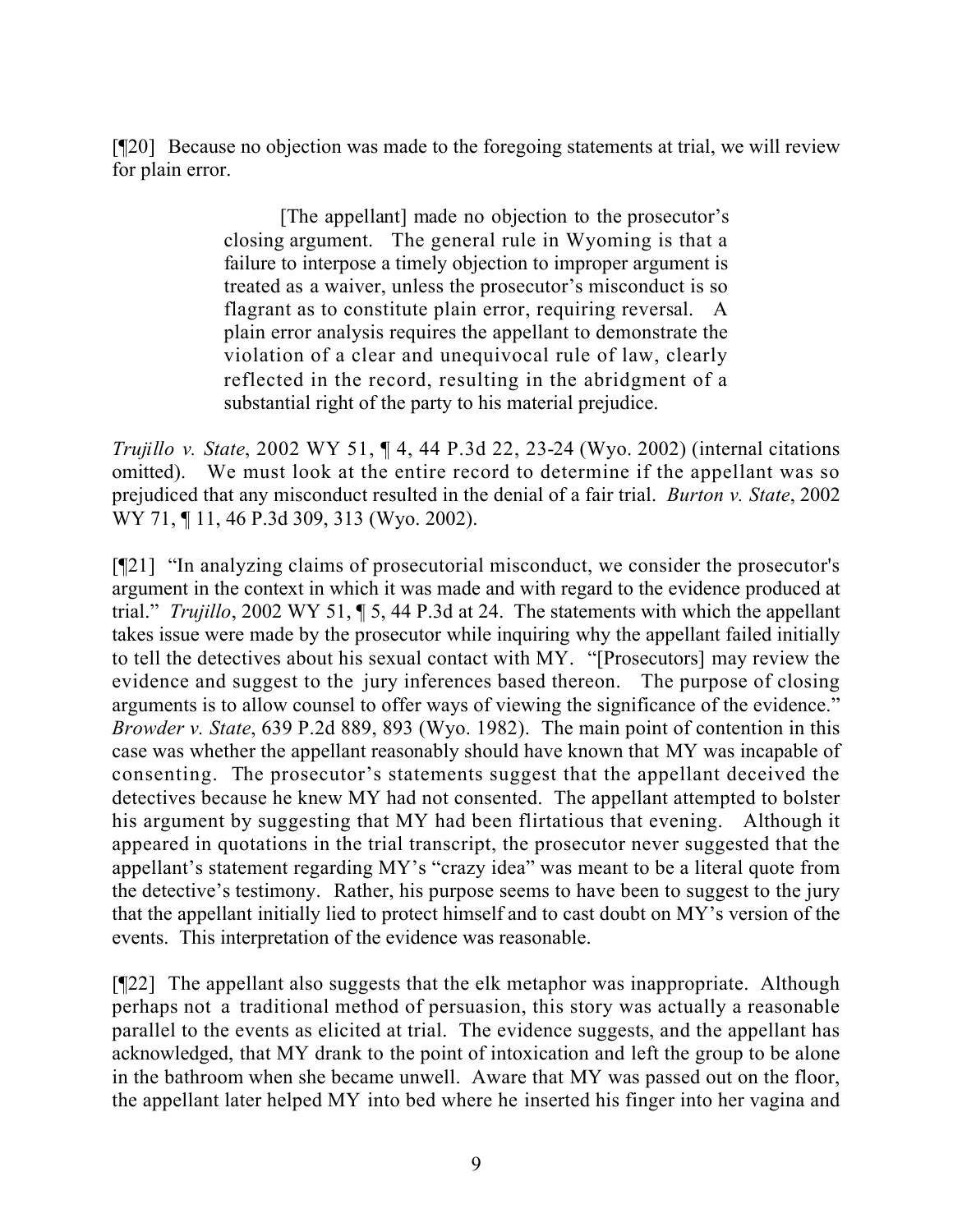attempted to do so with his penis. In the elk story, the sick elk fall behind the rest of the pack and become separated and are subsequently attacked by the wolves. Although MY's fate was not as dire as that of the elk, the prosecutor only suggested that both the elk and MY were incapacitated and alone and, therefore, subject to attack. The elk metaphor provided the jury with a reasonable summary of the evidence presented at trial.

[¶23] The prosecutor's statements in his closing argument did not amount to misconduct.

# *Did defense counsel provide ineffective assistance by failing to object to the hearsay testimony and to the prosecutor's statements in his closing argument?*

[¶24] The appellant argues that he was denied his right to effective assistance of counsel due to defense counsel's failure to object to both the aforementioned hearsay testimony and the prosecutor's closing argument. Claims of ineffective assistance of counsel will be reviewed *de novo*. *Proffit v. State*, 2008 WY 114, ¶ 33, 193 P.3d 228, 241 (Wyo. 2008). Counsel's assistance will be found so defective as to require reversal of the conviction only when the following two requirements are met:

> First, the defendant must show that counsel's performance was deficient. This requires showing that counsel made errors so serious that counsel was not functioning as the "counsel" guaranteed the defendant by the Sixth Amendment. Second, the defendant must show that the deficient performance prejudiced the defense. This requires showing that counsel's errors were so serious as to deprive the defendant of a fair trial, a trial whose result is reliable.

*Dickeson v. State*, 843 P.2d 606, 609 (Wyo. 1992) (quoting *Strickland v. Washington*, 466 U.S. 668, 687, 104 S.Ct. 2052, 2064, 80 L.Ed.2d 674 (1984)).

[¶25] Defense counsel's performance was not deficient due to his failure to object to the hearsay testimony or to the prosecutor's closing arguments. Although we agree that impermissible hearsay was presented to the jury, we do not find that counsel's failure to object to this admission was "so serious that defense counsel was not functioning as the 'counsel' guaranteed by the Sixth Amendment." *Id*. The appellant asserts, without further analysis or citation to legal authority, that trial counsel's performance was deficient simply because "testimony that was inappropriate and prejudicial was presented to the jury without objection." This argument does not adequately establish that trial counsel failed to "render such assistance as would have been offered by a reasonably competent attorney[.]" *Teniente v. State*, 2007 WY 165, ¶ 74, 169 P.3d 512, 533 (Wyo. 2007). The appellant has the burden of establishing that counsel was ineffective and this